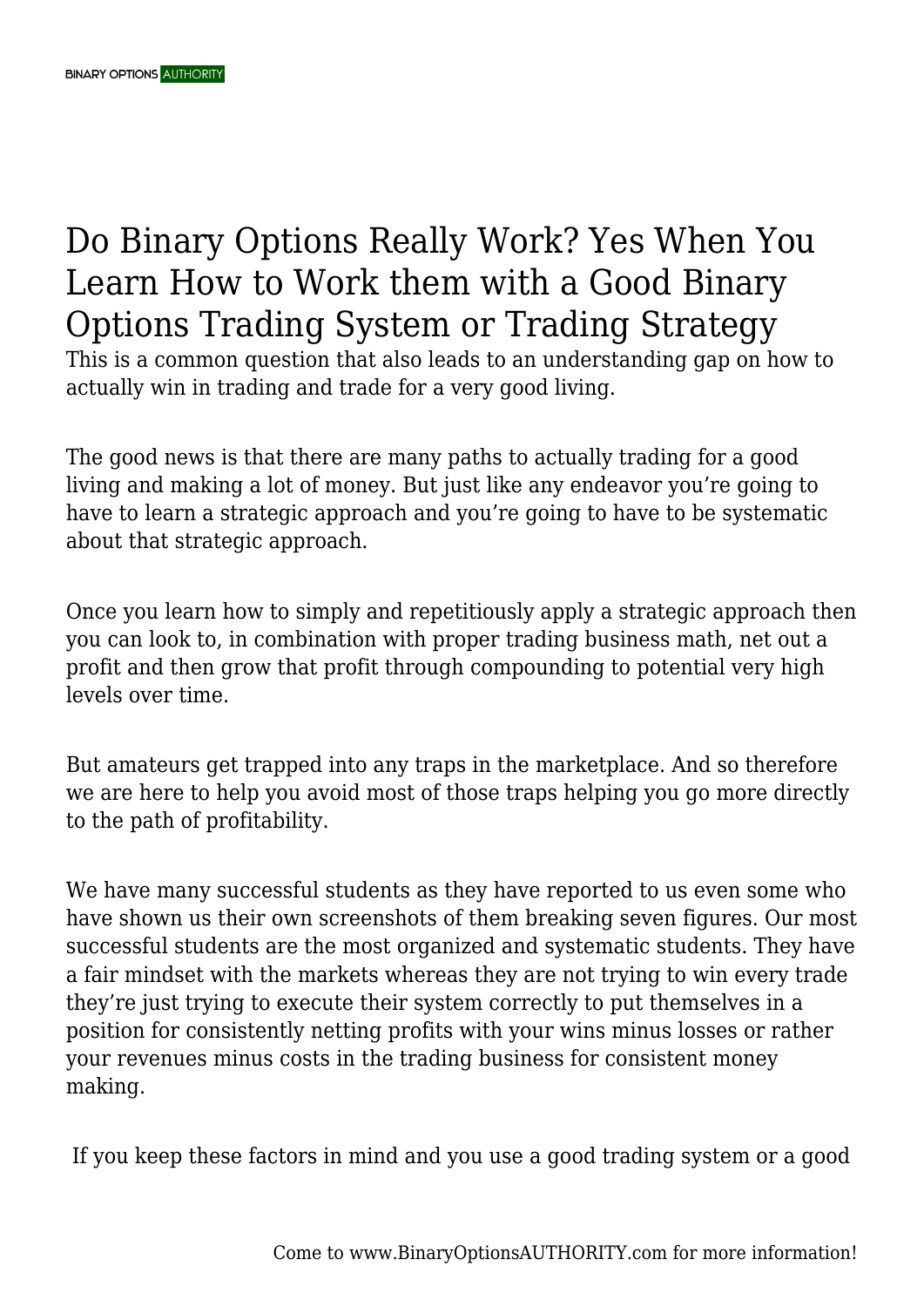trading strategy you can put yourself in a very high probability position for near instant success with a good organized trading system with a consistent approach after you have learned the trading system and practiced doing the trading system correctly in real time so you are trading the system correctly.

Check out some of our new binary options trading systems and strategies below that are quite excellent and that could put you in a position for potential excellent success now and into the future.



Binary Options Trading System for the 20 Minute NADEX Expiration CRANKER – NADEX 20 Exp Binary Options System is a super solid rock solid type of concept designed for trading the markets on a consistent basis.

Could You Make \$8000 to \$14,000 a Day on 10 Contracts too with CRANKER 20 Minute Binary Options System?

Learn More  $\rightarrow$ 

**BINARY OPTIONS AUTHORITY** 



NADEX 5 Minute Binary Options Expiration System NADEX 5 Minute Expiration Binary Options System Called for 5CC for \$5000 to \$7000 Trading 3 Hours a Day on 10 Contracts Trading System Results…

NEW 5CC NADEX 5 Minute Binary Options Expiration System is in use five-minute binary options system built for perpetual opportunity based on some fundamental price action concepts that can be repeated



over and over.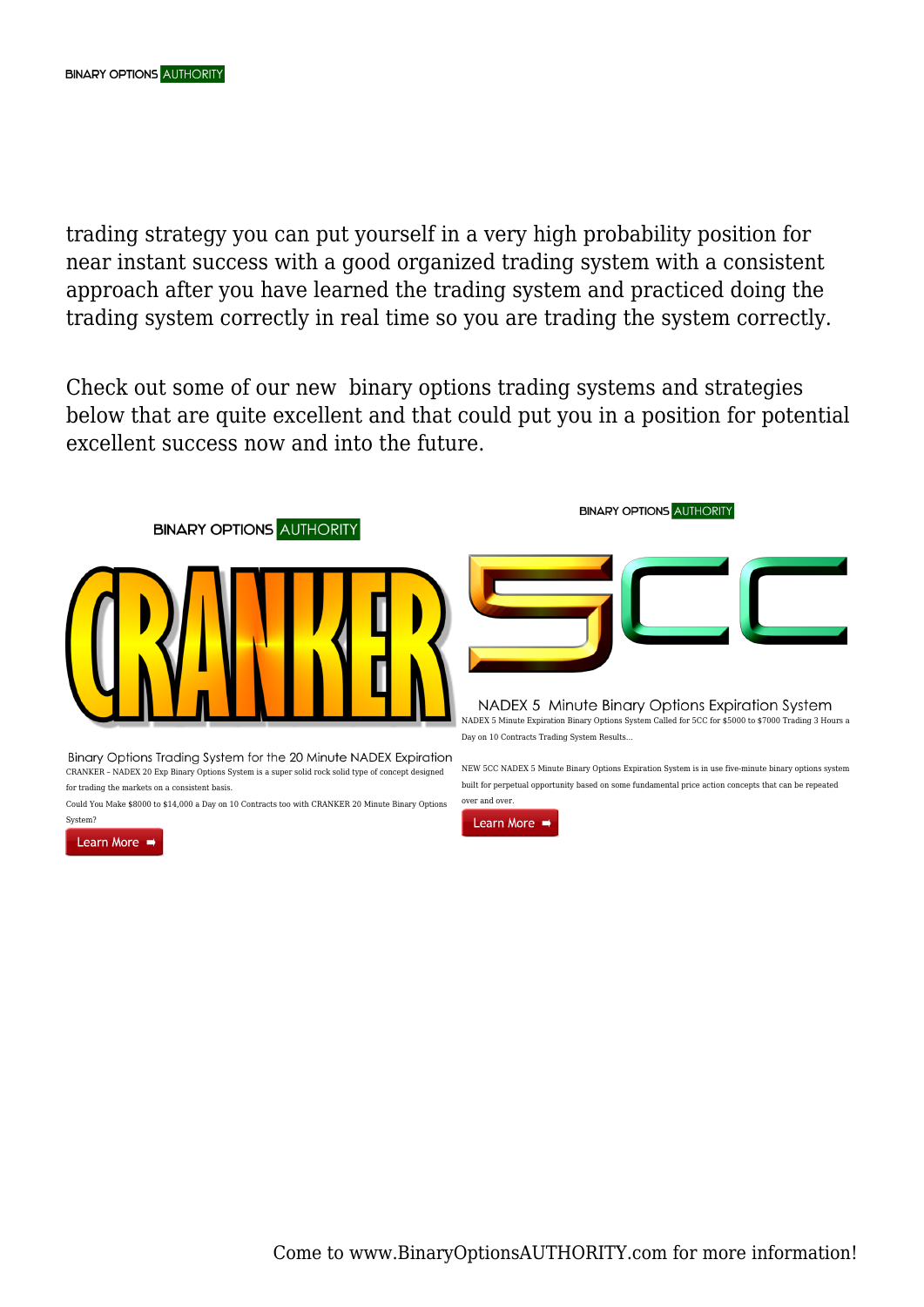#### **BINARY OPTIONS AUTHORITY**



NADEX 5 Minute Binary Options Expiration System 5BB NADEX 5 Minute Binary Options Expiration System for Daily Cash Flow Generation….

5BB gives you an edge that is needed in the five-minute NADEX binary options. Once it learn and master the 5BB NADEX 5 Minute Binary Options Expiration System 11 valuable additional approach to trading the NADEX five-minute binary options that can put you better probability position for profiting more consistently.

### Learn More →

**BINARY OPTIONS AUTHORITY** 



VECTOR92.0 NADEX Precision 20 Minute Expiration Binary Options System & Strategy provides a stable, solid consistent approach way of trading the 20 minute binary options expiration. Now with systems results upto an incredible \$19,000 FOR 10 CONTRACTS !

Learn More  $\rightarrow$ 



Powerful new NADEX five-minute binary option cash flow churning machine. You'll want to learnbthis rocksolid approach to trading NADEX five-minute binary options that the marketplace simply can't deny. Check out the floods of cash flow generated by the system's results…

Learn More  $\rightarrow$ 



## MULTI PUROSE STRATEGY & SYSTEM

#### FOR NADEX, FUTURES, FOREX & STOCKS

Binary options, market devastating, DZ13 iv now in its fourth generation turned into a refined powerhouse and now includes strategic optimization modules. DZ13 iv makes the DZ13 approach easier, more refined, more precise to trade as a system. And now we also have optimization models to use it powerfully as a strategy with multiple optimized strategies so you can look for continuous opportunities to crush it with the binary options and spreads on NADEX or your other daytrading or even swing trading for that matter. Get DZ13 iv and learn how to become a devastating trader!



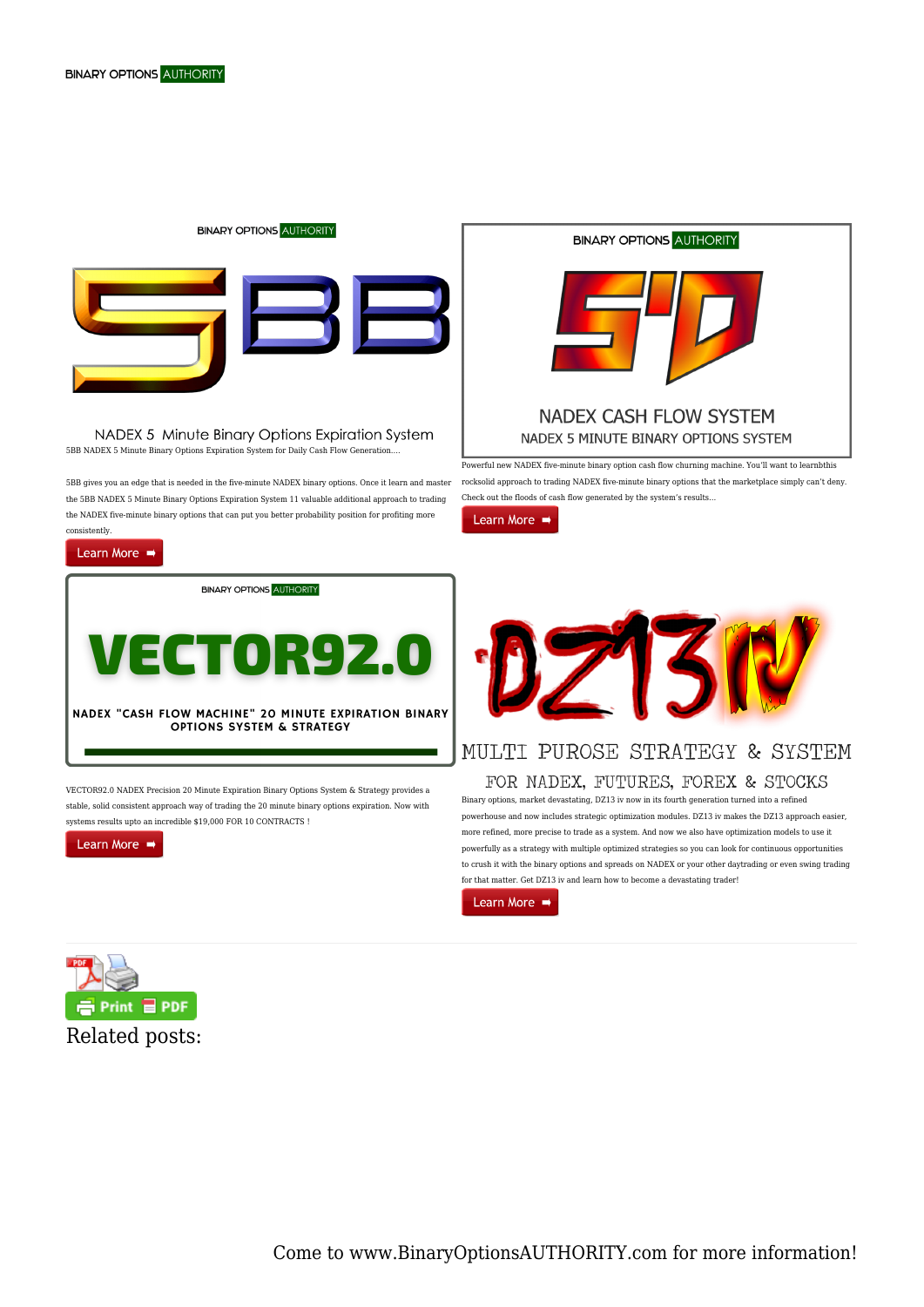

Binary Options **Strategies** Overview Page

**BINARY OPTIONS AUTHORITY** 



DEX Binary Options Syste Are You Looking For A Better Way To Start Your New Online Trading Business?



Got Bitcoin? You Can Now Buy Our Products with Bitcoin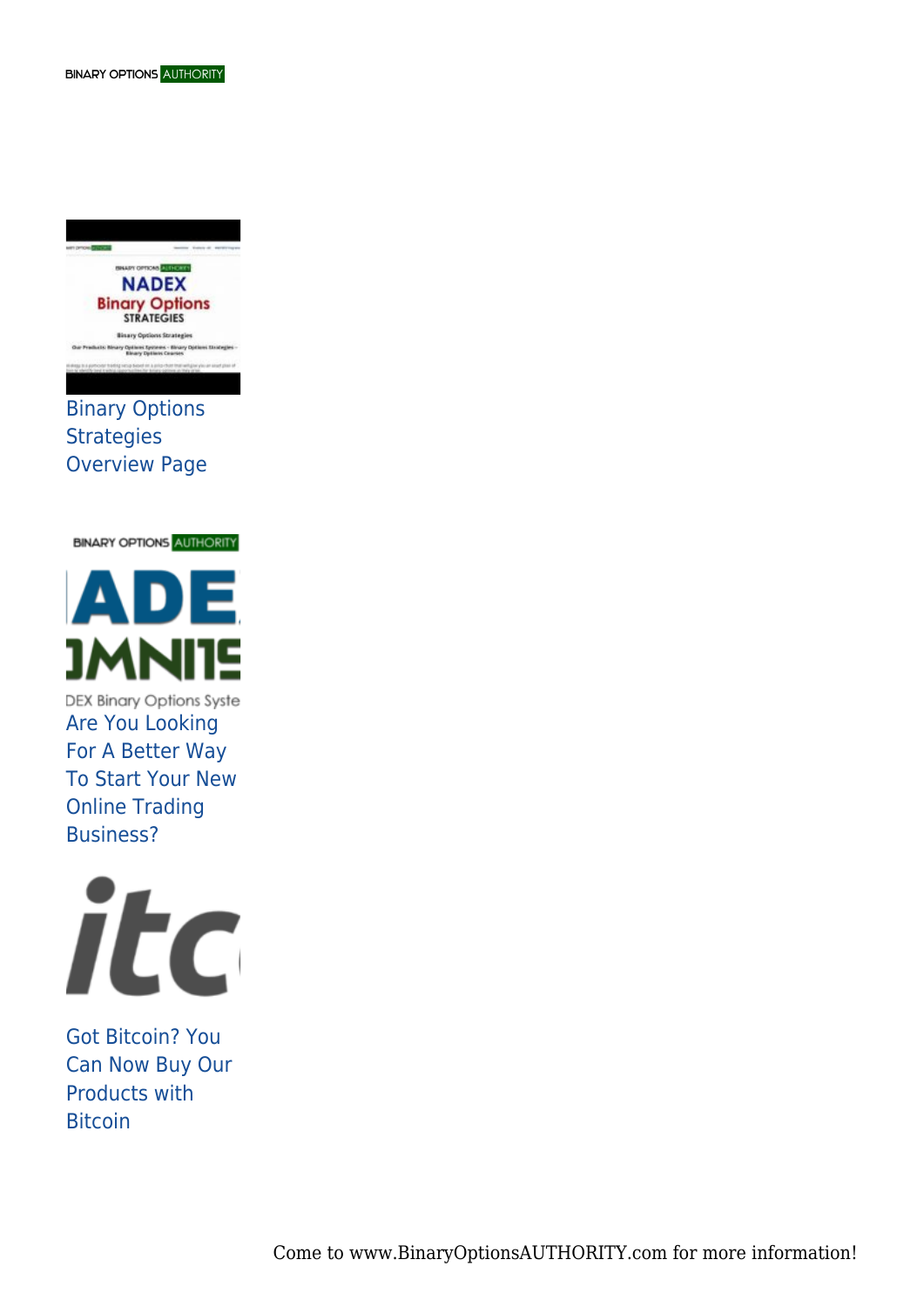

THE OMNI EVOLUTION CONTINUE: 2/1 HOUR BINARY OPTIONS TRADING

NADEX OMNI20 Provide You A Most Stable And Fantastic Way For Trading Binary Options For A Potential ...<br>
BINARY OPTIONS AUTHORITY



ins Trading System for the 20 Minute NADE What's the **Difference** Between VECTOR92.0 and CRANKER NADEX 20 Minute Expiration Trading Systems?